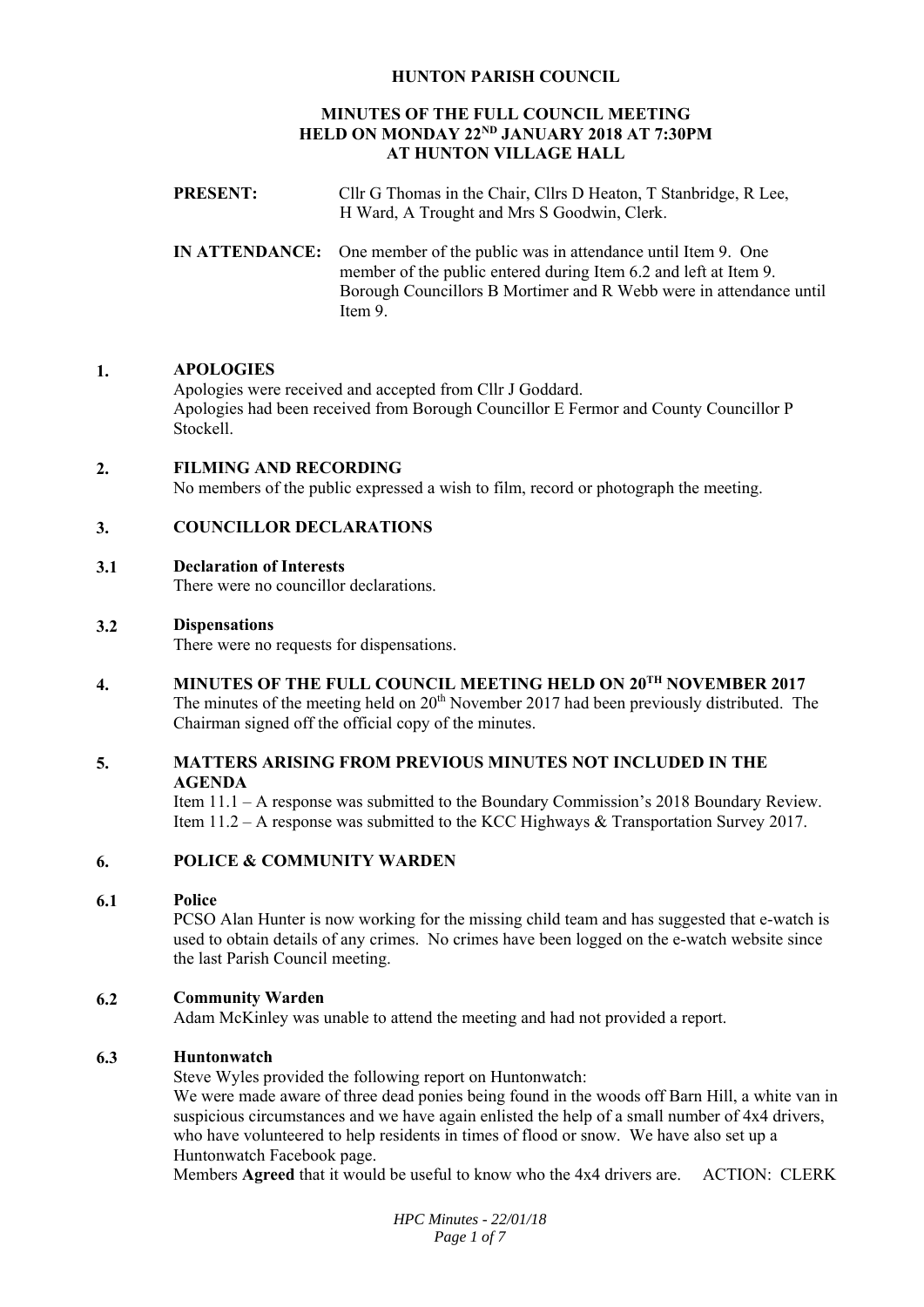# **7. LOCAL COMMUNITY**

# **7.1 King George V Playing Field**

Simon Taylor, Chairman of the King George V Playing Committee, provided a report on the last meeting held on  $10^{th}$  January:

Five moles have been caught on the field which has eliminated the mole activity at a fraction of the cost of the previous mole catcher.

MBC has not highlighted any health and safety issues with the play area. The new nest swing/resurfacing was installed before Christmas, funded by Awards For All (£5,750), KCPFA  $(£1,000)$  and King George's Field  $(£112.50)$ . The older play equipment will be painted in the spring. The boundary has been strimmed.

There is £5,525 remaining in funds. An order for a new fence and gate between the car park and play area will be placed in February, to match the other fencing around the car park.

Angle irons have been obtained to brace some of the posts holding the safety netting by the bowls club hedge and stock fencing will be installed on the road side of the field.

Steve Jones provided a written proposal to Members for the demolition/removal of the old cricket pavilion and the clearance/removal of the green storage container, including indicative costs. It is proposed that the old changing rooms should be retained for storage, to be refurbished by Hunton Wanderers Cricket Club, who will also clear the interior of the old pavilion and arrange for removal of the green container.

Members asked questions as follows:

*Is there any value in the timber from the old pavilion?* No, as the timber is treated/painted. Some tiles may be worth salvaging.

*What would be left after the old pavilion is removed?* Nothing, would like everything removed and turned back to grass.

*The cost seems quite cheap. Is there any asbestos?* Unlikely as built pre-asbestos. *Any bats?* Don't think so.

*Who will be approached for the demolition work?* There is a specialist demolition expert in Hunton and another in West Farleigh. Will probably obtain two local quotes and one from a larger company. It should be possible to demolish the building in one day and removal will take one to two days.

*Are there any services to the old pavilion?* There is mains water which will need to be disconnected and also foul water drainage and electricity to be capped off.

Members **Agreed** that £2,500 should be put aside in the budget for the pavilion demolition and clearance of the green container. Steve Jones will obtain the quotes. The green container will be cleared in March/April and the old pavilion will be demolished in September/October.

#### **7.2 Hunton Village Hall Committee**

Cllr Trought, Chair of the Hunton Village Hall Committee, advised that the next Committee meeting is to be held on  $20^{th}$  February 2018, so there is nothing to report until then. Hires of the hall for weddings and children's parties are down slightly, but the level of bookings is generally consistent.

The Pre-school is using the hall for an extra afternoon now.

# **7.3 Hunton Primary School**

Cllr Trought has not visited the school since the last meeting. At the last Parish Council meeting a donation of £20 to the school was agreed, but Members **Agreed** that this should be increased to £100.

It is hoped that a walking bus will be established for 'Walk to School Week' in May.

# **7.4 Tree & Pond Warden**

The Tree & Pond Warden, Mike Summersgill, was unable to attend the meeting, but had provided the following report:

No date has been received from Tantons Tree Surgeons yet for the work on the Turkey Oak. Mike is to attend some further (free) tree (winter identification) and pond training courses with Kent Tree & Pond Partnership and Kent Wildlife Trust, in February and March.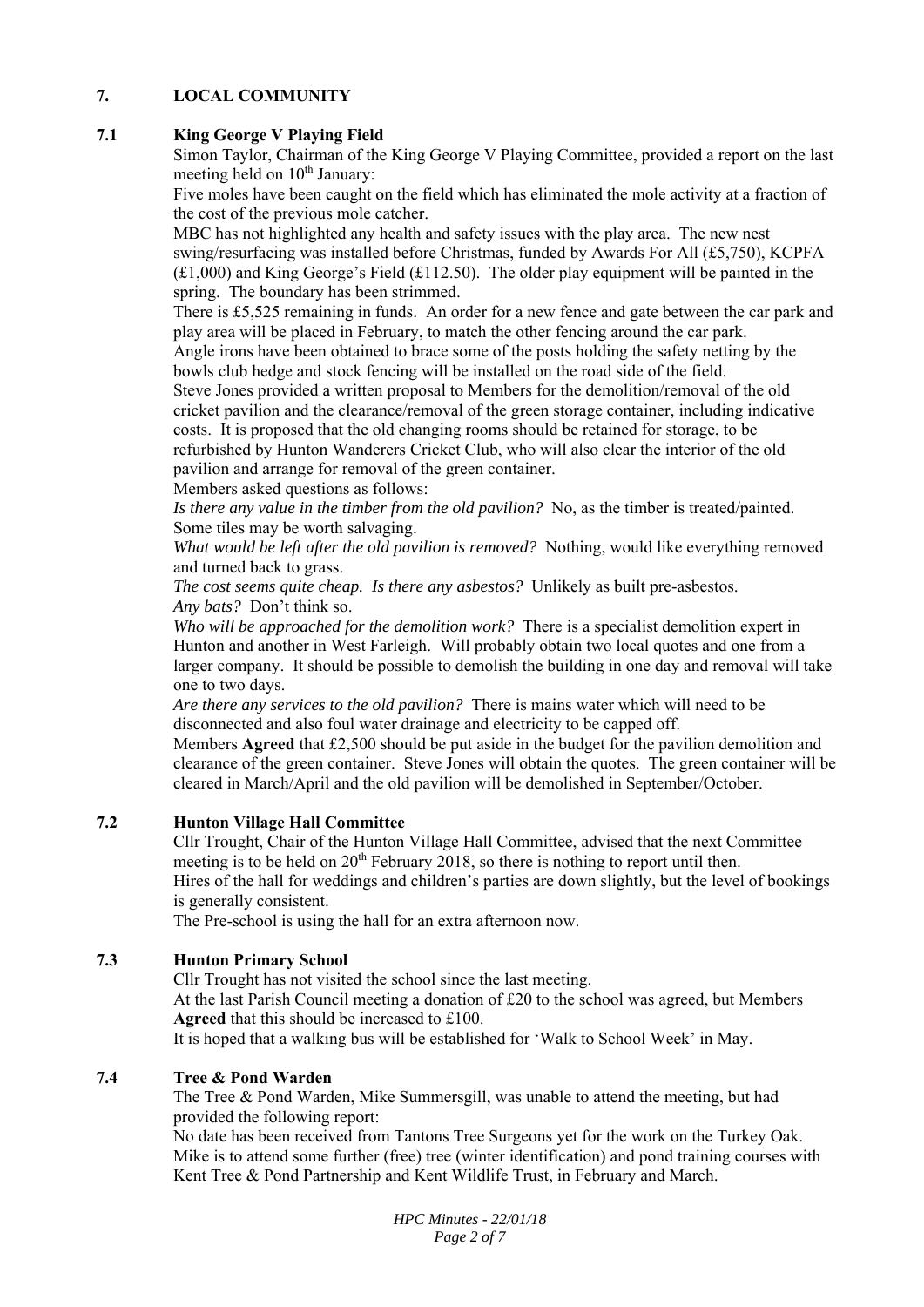# **7.5 Hunton Village Club**

Cllr Trought reported that Gil Robertson took over as the Chairman at the Club at the AGM, so the licence and venue are safe. There will be a handover period.

The Committee is continuing with its fundraising efforts to finance the creation of a kitchen. Roger Ward has been doing some work at the Club.

# **7.6 TRAFFIC AND ROAD SAFETY WORKING PARTY**

Cllr Ward provided a report on the last meeting of the TRSWP held on  $7<sup>th</sup>$  December: An article was included in the Hunton Herald about lorries on East Street and the movement of the 7.5T weight restriction sign to the entrance to Amsbury Farm. Readers were asked to notify the TRSWP of any lorries exceeding the weight restriction. Letters have been written to several companies, letting them know about the change to the 7.5T weight restriction, and to Fruition, asking them to inform the hauliers and erect extra signage.

Two top priority hazardous areas have been agreed, as they are used the most:

- 1. The bends on Hunton Hill. There was a nasty accident last week, resulting in the road being closed for three hours. The TRSWP is looking at signage (dangerous hill, accident black spot, bends) which will be discussed with KCC.
- 2. The bottom of Hunton Hill.

The TRSWP is concerned at the level of Wares Farm construction traffic on a Sunday and would like it raised at the next Monitoring Committee meeting. The traffic monitoring report produced by Wares Farm is inadequate, as a period of more than two days needs to be monitored and there is also a lack of independence as it was organised by DHA Planning. Cllr Heaton thought there would not be too much Sunday traffic unless work is behind.

# **8. COUNTY & BOROUGH COUNCILLORS**

# **8.1 County Councillor**

County Cllr Stockell was unable to attend the meeting.

# **8.2 Borough Councillors**

Borough Cllr Mortimer has spoken to the MBC Planning Enforcement Officer regarding Amsbury Farm. A legal opinion has been obtained, which the Enforcement Officer needs to review. The process has been delayed due to a lack of officers and funding. The officers are under a lot of stress.

Over 700 signatures and objections have been obtained against the Forstal Road development. Cllr Mortimer is now on the MBC Planning Committee.

Cllr Mortimer advised that representatives from the village of Picardy (France) were hoping to visit in April/May, but this has had to be postponed due to the borough elections, so the visit will be rescheduled to the middle of June. Cllr Trought suggested that they may like to attend the Hunton Fete on  $16<sup>th</sup>$  June. Cllr Mortimer is hoping that Cllr Goddard will be able to join the group on behalf of the Parish Council as he speaks French.

Borough Cllr Webb advised that a meeting is to be held with KALC in January to discuss the Parish Services Scheme (PSS). A decision on the PSS was deferred by MBC at the end of last year, but it will be back on the agenda for discussion in February/March. Cllr Thomas stated that the PSS pays for services the parish councils pay for within their parishes which MBC pays for in the town.

Cllr Mortimer will be having an operation in March and gave his apologies in advance as he will not be able to attend meetings for a while and thanked the Parish Council for the hospitality provided after Lieutenant Colonel Borton's commemorative stone laying ceremony at the school.

# **9. PARISH COUNCILLORS**

#### **9.1 Liaison with External Bodies**

Cllr Thomas attended the KALC Maidstone AGM, those previously in post were re-elected. CPRE is to put forward a judicial review against Junction 8 of the M20 becoming an industrial/commercial site as it is felt that MBC misled the Planning Inspector on this issue.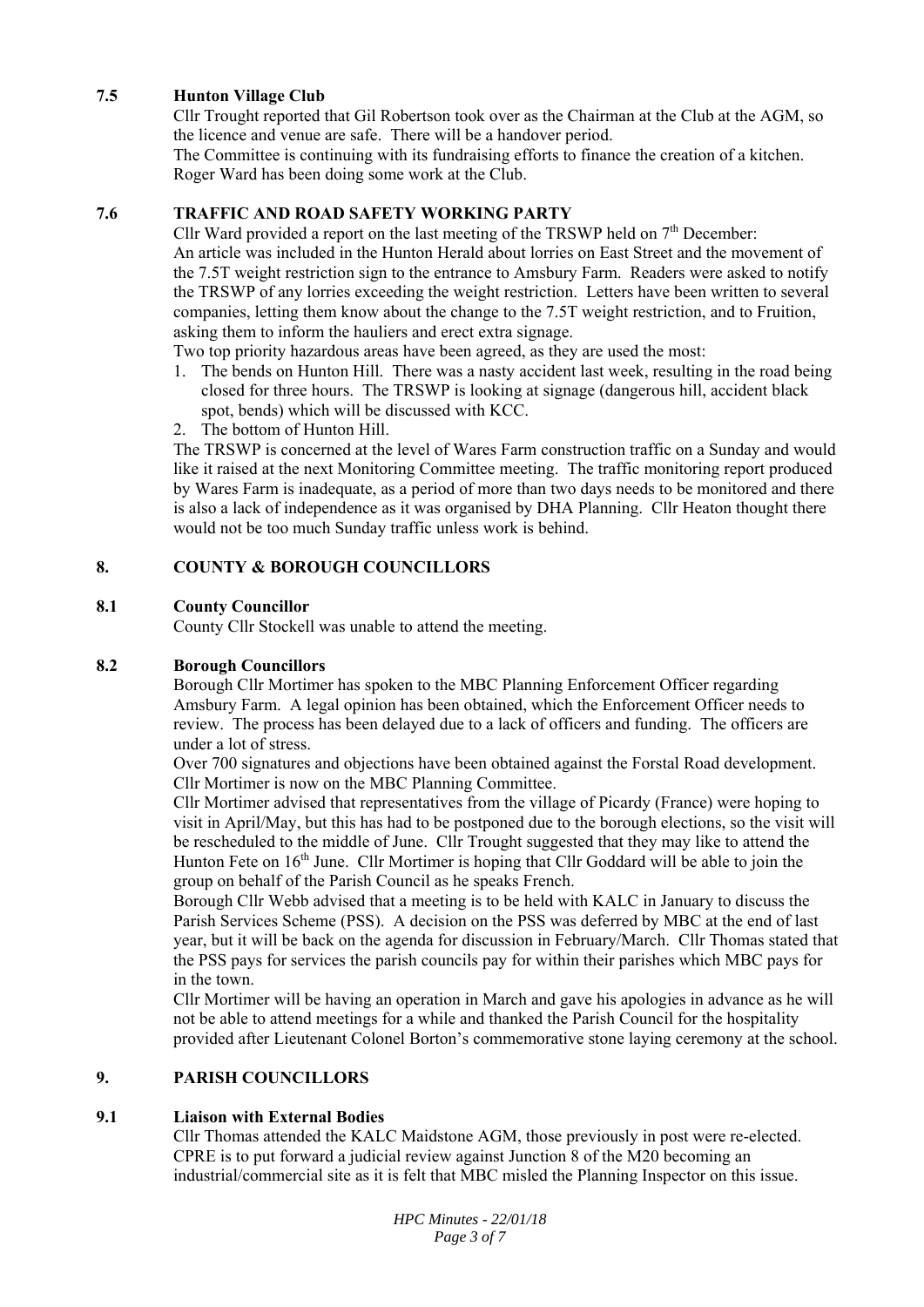CPRE would like the Parish Council to contribute towards the cost of the judicial review (costing £10,000), several parish councils have contributed already. Some time ago it was agreed by the Parish Council that £1,000 could be used for a purpose such as this. Cllr Heaton expressed his reservations as Hunton is not directly affected, other than a possible traffic impact, as it is too far away from J8. Cllr Thomas **Agreed** to provide more information and details of the amounts other parishes are contributing. ACTION: CLLR THOMAS

# **9.2 Footpaths and Ditches**

Cllr Heaton did not think the permissive footpath had been swept by Betts as they agreed. Cllr Heaton reported that the ditch down West Street, before the Old Gudgeon, floods on to the road even with relatively little rain. This is due to the culvert, which is only 30cm in diameter. In future, if the Parish Council is consulted on planning applications to change a drive where the applicant wants to include a culvert, the Parish Council should recommend that a culvert is not used, and a bridge is installed over the ditch. All Members **Agreed**.

# **9.3 Highways**

Cllr Goddard was unable to attend the meeting, but had provided the following report: The blue "Unsuitable for HGV signs" are on order with KCC. Locations to be the 7.5T sign post at Amsbury and on both 7.5T sign posts at the exit of Pattenden Lane. These signs were made incorrectly and had to be reordered by Claire Chewter two weeks ago. They will be fitted by Jamie (Works Coordinator) without the need for traffic lights.

The installation of the kerb stones outside Hunton school is due in the spring/summer, during school holidays. No fixed date yet, this needs to be agreed.

The "SLOW" sign on East Street on the approach to the "S' bends at Stonewall Farm will cost approximately £100. Location to be agreed with KCC Highways.

We are proposing to install a steel bollard on the corner next to Stonewall Farm to protect the wall from HGV damage. Costings to be provided by KCC Highways.

We are planning to install direction signs to Fruition at Amsbury. This is progressing with KCC Highways.

Two large potholes on East Street have been reported to KCC.

# **9.4 Speedwatch**

Cllr Ward reported that no Speedwatch sessions have been held and she plans to speak with Steve Wyles about the way forward as more volunteers are needed. No one has come forward as a result of previous Hunton Herald requests. There is a core of 5 volunteers and 3-4 others who are occasionally available. Ideally, 6 more people are required. Cllr Trought noted that back when the Parish Plan was prepared, no one wanted to volunteer then either.

#### **9.5 Hunton Parish Plan/Neighbourhood Plan**

Cllr Trought reported that, in terms of the Community Orchard, she has been working with Charlie from the University of Kent, who is doing a three-year project on Little Owls, whose numbers have fallen by  $60\%$ . Charlie installed a nesting box in the orchard on  $2<sup>nd</sup>$  January and is looking for a donation towards his work  $(E25)$ . He would also like to do presentations, also for a contribution of £25. Members **Agreed** that £25 should be donated to Charlie, Cllr Heaton **Agreed** to check how much is in the Hunton Parish Plan Steering Committee bank account.

ACTION: CLLR HEATON

Cllr Trought suggested that Charlie should be invited to the Annual Parish Meeting to do a talk on Little owls for a donation of £25 from the Parish Council. Members **Agreed**. Cllr Trought will also ask the school, to enable Charlie to engage with the children.

ACTION: CLLR TROUGHT

Regarding Neighbourhood Planning, Cllr Thomas advised that the government has issued a document on raising the importance of Neighbourhood Plans so borough councils have to take notice of them.

#### **9.6 Communication & Events**

Cllr Ward reported that 'Taste of Latin' evening and the 'Wind in the Willows' puppet show had both taken place at the Village Hall. Steve Wyles has provided a report and accounts on the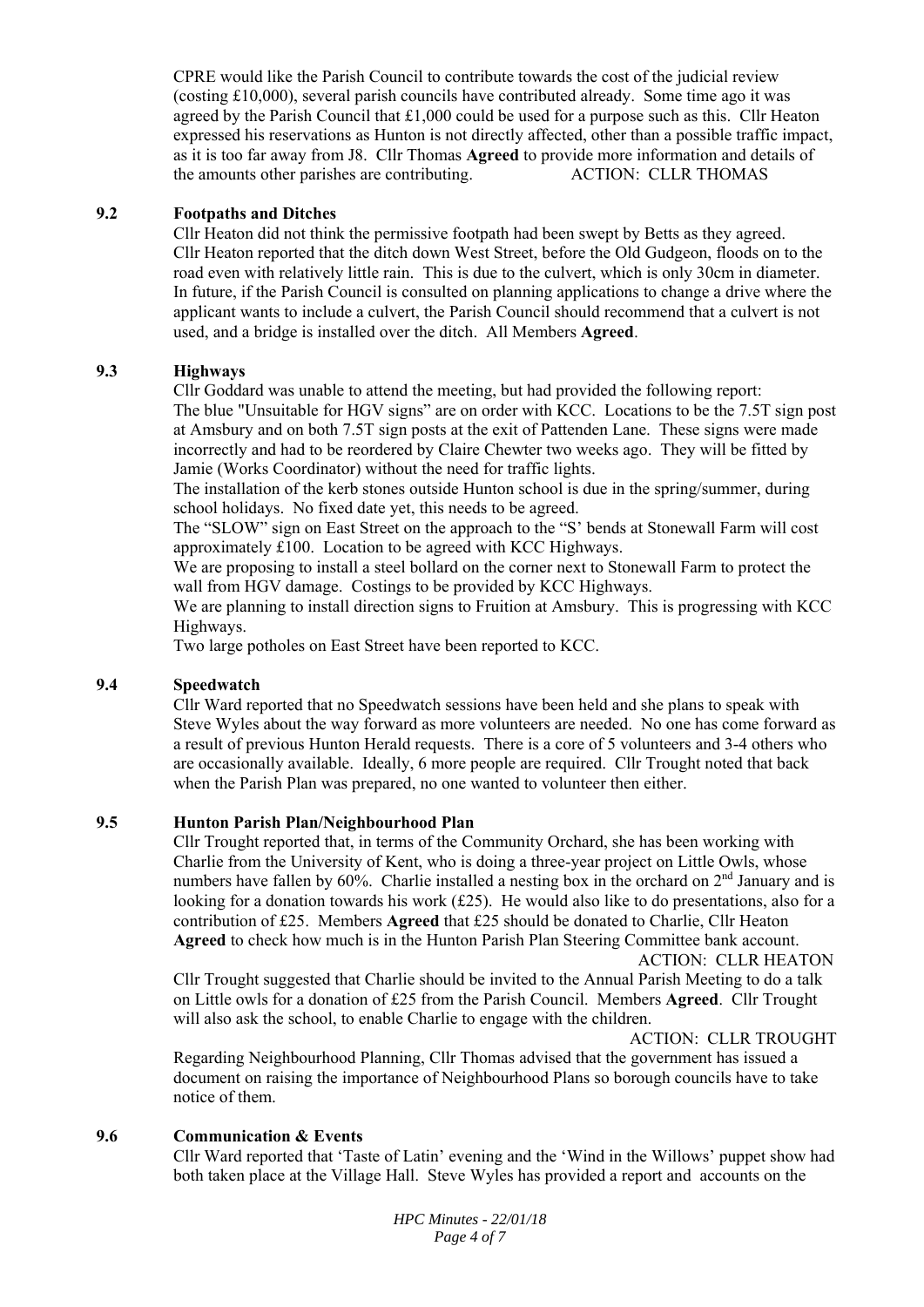Christmas Fair. Members agreed that the change of format for the Christmas Fair was successful, using both the church and village hall. The Christmas Fair will take place again in 2018, most likely on  $8<sup>th</sup>$  December, and it is hoped that there will be some additional entertainment in the village hall this year. Members noted that Steve and Sue Wyles stepped in and did the majority of the hard work on the Fair and **Agreed** that a thank you letter should be written to them. ACTION: CLERK

The lunches start this week for six weeks at the Club. There will be a wine tasting evening on  $27<sup>th</sup>$  January and a walk and lunch on  $10<sup>th</sup>$  February.

# **9.7 Planning Issues and Consultations**

Cllr Thomas reported that the Green Barn planning application has been refused by the MBC Planning Officer (also recommended for refusal by the Parish Council). The planning application for the old KCC depot has been permitted by MBC (also recommended for approval by the Parish Council).

#### **9.8 Utilities**

Cllr Stanbridge reported that South East Water are still looking into different options for the Hunton Hill water main replacement. No decisions or timescales have been given yet, but it is most likely that the replacement will take place during the summer holidays. Works are likely to occupy the road which will be closed.

# **10. OTHER PARISH MATTERS**

# **10.1 Flooding**

Cllr Thomas advised that the Joint Parishes flood group meetings are ineffective and not worth attending, but he and Cllr Heaton agreed to attend one more meeting and then decide whether to withdraw or not.

The Environment Agency (EA) is carrying out surveys on houses at risk of flooding. Five homeowners on the 'at risk' list in Hunton have not replied to letters from the EA. It was agreed that the individuals should be left to respond themselves.

Cllr Heaton noted that the Internal Drainage Board does not have responsibility for any ditches on the north side of the River Beult which is surprising.

Cllr Ward reported that the EA had held an event in Yalding before Christmas to show people how to use sandbags, etc.

Cllr Thomas pointed out that KCC has placed a container outside the Village Hall, which should contain items to use in case of roads flooding in the parish but does not contain anything at present. Cllr Heaton has put a lock on the side to secure it.

#### **10.2 Public & Community Transport**

Cllr Ward advised that KCC does not seem to be progressing with the drastic cuts to the bus services it subsidises in rural areas, now that Matthew Balfour has left KCC. Cllr Heaton stated that the cuts to the train services to Marden are also on hold due to the increase in houses in Marden.

# **10.3 Clerk's Report**

The Clerk reported that Q-Tec Solutions Ltd carried out the CCTV maintenance on 22nd December.

An email has been received from the Friends of Five Acre School fundraiser asking the Parish Council to consider making a donation or to fund raise. Members **Agreed** not to make a contribution.

The new play equipment has been insured with the Parish Council's insurers. The additional premium is £33.05 but is not payable until the next renewal date on 1st October 2018. Mr Hubble has sent a letter to the Parish Council, offering to make some of his land adjacent to West Street available for off-road parking for school parents. Members felt that the school does not need a car park, just traffic management at drop off and pick up times.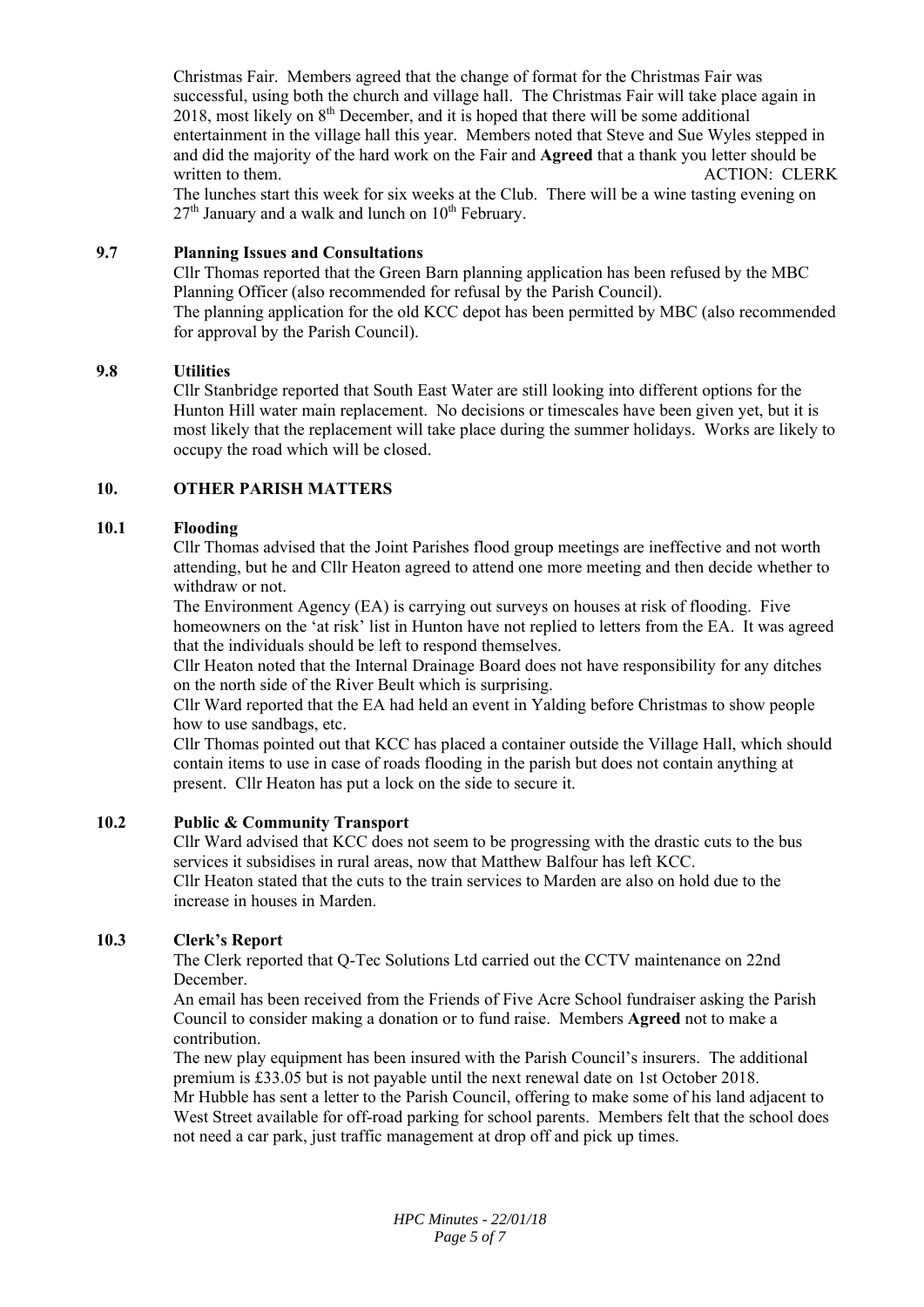#### **11. CONSULTATIONS**

#### **11.1 DCLG – Review of Park Homes Legislation – Call for Evidence Part 2**

The DCLG is carrying out Part 2 of the review of Park Homes Legislation. It is calling for evidence on how effective local authority licensing has been; how well the procedures for selling mobile homes, making site rules and pitch fee reviews are working and whether 'fit and proper' controls need to be applied to the sector.

Cllr Thomas commented that there are mobile homes in the parish, but not park homes. There is a park home at the foot of Gallants Lane in East Farleigh. Members **Agreed** that they fully support the need for additional legislation.

#### **11.2 Department for Transport – Proposals for the Creation of a Major Road Network**

The consultation asks for views on: how to define the Major Road Network; the role that local, regional and national bodies will play in the Major Road Network investment programme; and which schemes will be eligible for Major Road Network funding.

Members **Agreed** that the proposals do not affect Hunton and comments should not be provided.

#### **12. FINANCE**

# **12.1 Budget Monitoring Report**

The Budget Monitoring Report to 31<sup>st</sup> December 2017 was Noted. Cllr Lee advised that the Parish Council may receive some money from Amsbury Farm towards the Traffic Regulation Order paid for by the Parish Council.

#### **12.2 Income Received**

Members **Noted** the following income received since the last meeting:

| MBC – Parish Services Scheme grant (second half)                                  | £917.50   |
|-----------------------------------------------------------------------------------|-----------|
| Awards for All (Big Lottery Fund) grant – New nest swing/resurfacing in play area | £5,750.00 |
| Hunton Village Hall Committee – FIT receipts                                      | £428.04   |

Cllr Trought reviewed and signed the bank reconciliation.

#### **12.3 Payments Made**

Members **Approved** the following payments made since the last meeting:

| $SO -$ Sharon Goodwin – Salary & office allowance – November              | £435.54   |
|---------------------------------------------------------------------------|-----------|
| $300223 - Outdoorsy Living - New nest swing and resurfacing in play area$ | £8,235.00 |
| Unity Trust Bank – Service charge                                         | £18.00    |

#### **12.4 Cheques for Signature**

Members **Agreed** that the following payments be approved and the cheques were signed by Cllrs Ward and Lee:

| $300224 - E. ON - Street lighting electricity$                                            | £10.50            |
|-------------------------------------------------------------------------------------------|-------------------|
| 300148 – KT&PW – Cheque written back - two cheques issued in place                        | $(\pounds 50.00)$ |
| 300225 – Kent Tree Wardens – Donation (replacement of previous uncashed cheque)           | £25.00            |
| 300226 – Kent Pond Wardens – Donation (replacement of previous uncashed cheque)           | £25.00            |
| $300227$ – Mike Summersgill – Tree & Pond Warden training expenses                        | £21.50            |
| 300228 – Kent County Council – 'Unsuitable for HGVs' signage                              | £386.57           |
| 300229 – Hunton CEP School – Donation                                                     | £100.00           |
| 300230 – Sharon Goodwin – Travel expenses/postage/stationery/Chairman's Allowance £176.45 |                   |